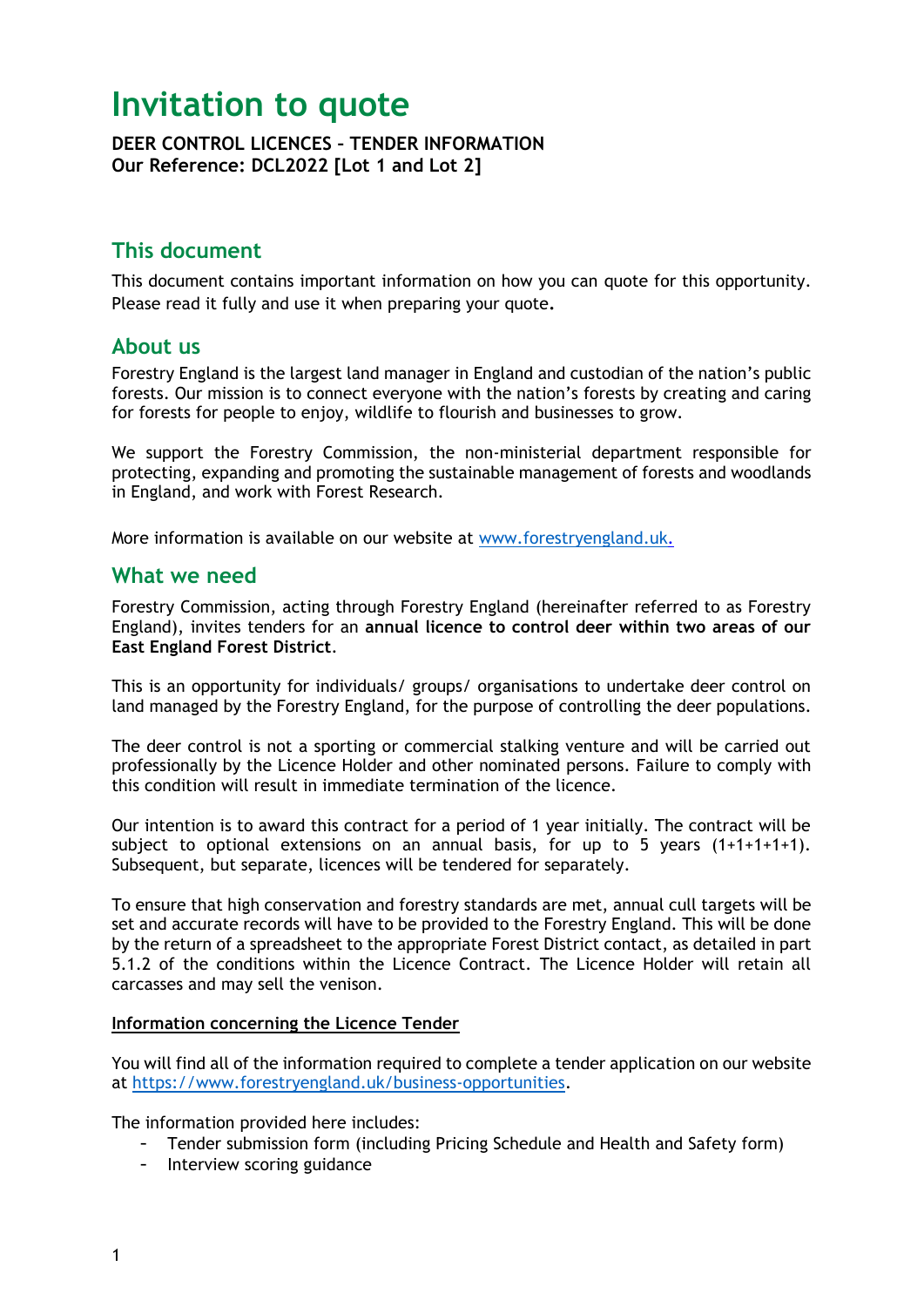- An example copy of the Deer Control Licence contract

It is the applicant's responsibility to read and fully understand the terms of the agreement.

The following two woodlands will be up for tender this year, both of which are in our East England Forest District:

**Lot 1:** Snape Wood **Lot 2:** Lineage, Spelthorn and Stanstead

Extensive particulars and descriptions, as well as maps of individual areas of land are available from the National Operations team at [operationsadmin@forestryengland.uk.](mailto:operationsadmin@forestryengland.uk) These should be requested and considered completely before placing a tender. When making a request for information you must detail which of the above named woodland area(s) you require information for by name.

Please note the deadline for requesting information regarding the tender locations is **14 June 2022 to 13 July 2022**. No more information requests or questions will be accepted after this date.

Prospective Licence Holders are required to have satisfied themselves as to the precise area and nature of the ground involved, access routes and the terms & conditions of agreement before submitting a tender. It is also strongly recommended that the site be visited and inspected in the presence of a local Forestry England member of staff. Forestry England staff will be available for viewings during the dates stated below in this letter. Please be aware that although site visits are not mandatory you will be asked to submit an account of the site within your tender submission. This will be a scored element and, therefore, a visit to the location would be highly beneficial.

Prospective Licence Holders **must** possess the following:-

- Deer Stalking Certificate (DSC) Level 1 and 2 or equivalent British qualification e.g. NVQ/SVQ level 2 units C49 and C50 in Game and Wildlife Management or St Hubert Lantra deer stalking qualification. This must also include Large Game Handling
- Valid British Firearms Certificate including authorisation to hold a calibre of firearm which is suitable and legal for all deer species in the UK. The firearm that will be used must be clearly marked on the Firearms Certificate and correspond with the gunsmith certificate required as part of E2 on the ITT response form.
- Valid Public Liability Insurance to a minimum value of £10 Million
- Moderated firearms
- A road legal vehicle suitable to gain access into the forest and retrieve carcasses if the area requires it. In all cases carcasses must be retrieved.
- First Aid + F certificate

Depending on the site, the Licence Holder may require additional persons to be included on the Licence as Authorised Controllers. In this instance, authorised controllers must also possess all of the above.

We require that all License Holders and Authorised Controllers use factory non-lead ammunition whilst operating under this licence and for the skills test.

#### **Health and Safety**

The Licence Holders' work and the equipment and installation must comply fully with the requirements of UK Legislation, including but not limited to: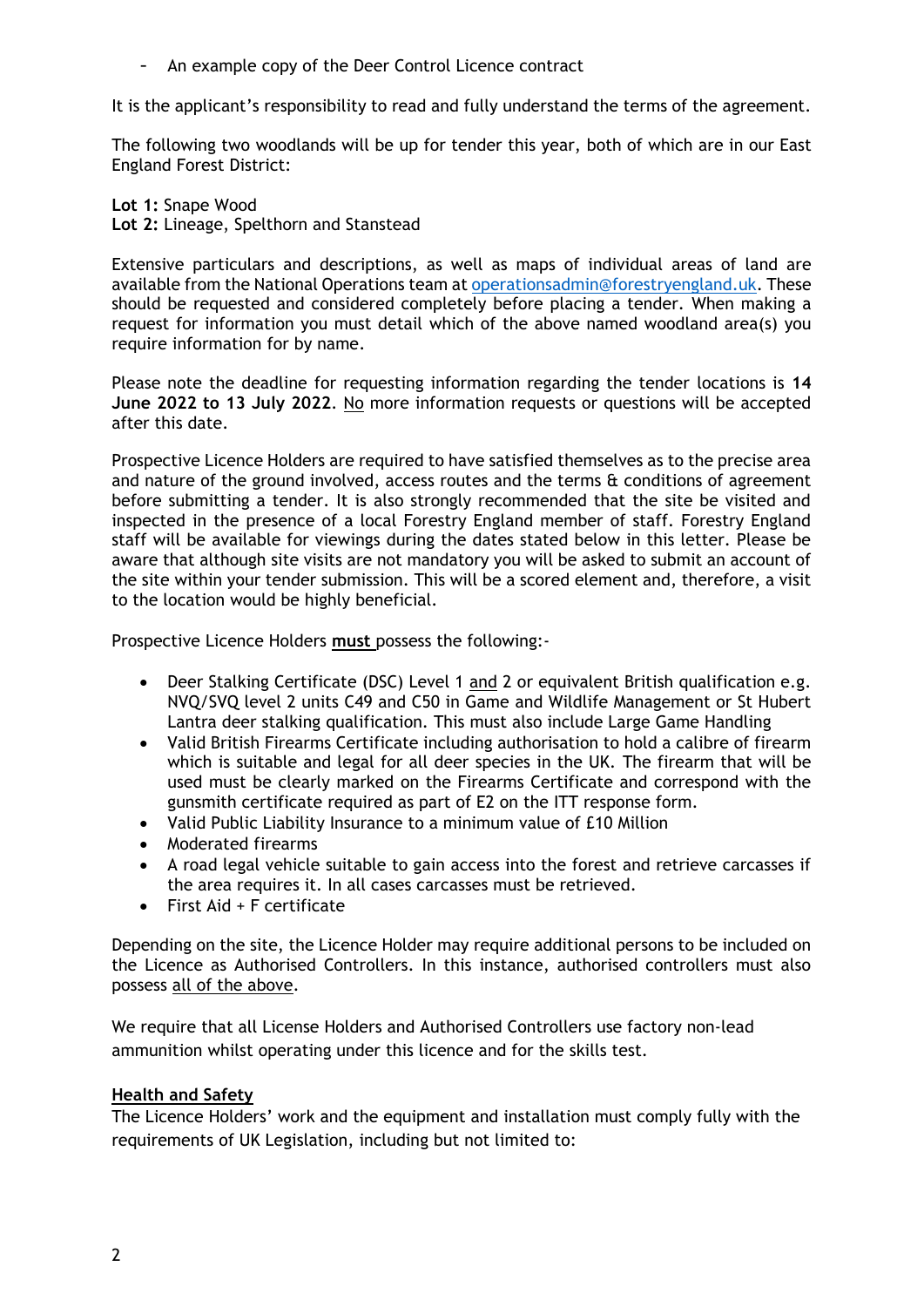• Health and Safety at Work Act 1974

The Licence Holder must comply with any other acts, orders, regulations and codes of practice relating to Health & Safety in the UK which may apply to the equipment or to staff and other persons working on our premises in the performance of the contract.

In addition to this, all staff and other persons working on our land must comply with Forestry England Health & Safety requirements.

Forestry England manages the health and safety of its contracts in accordance with 'The Safe Conduct of FC Contracts' commonly referred to as red amber green (RAG). Further information can be found in the following link.

<https://www.forestryengland.uk/article/safety-contracts>

#### **The Interview**

We intend to take the top three applicants through to interview stage, although we reserve the right to take more, less or none if necessary. The selection of potential Licence Holders for interview will be based on the scores achieved through the tender submission. The scoring system will be based on the information that you supply when completing the tender submission along with the pricing schedule and any additional supporting documents that you provide.

We anticipate that interviews will take place at one of our East England Forest District offices between **10 and 19 August 2022.**

If selected for interview you will be required to bring originals of your relevant documents (Firearms certificates, DSC awards, Public Liability Insurance) along with you on the day. Please note **failure to do so will result in a 'Fail' under the firearms skills test section** of the Interview Scoring Form.

#### **Firearms Skills Test**

If you are selected for an interview, this will incorporate a firearms skills test. You will be observed at all times and all your actions will be taken into account whilst handling a firearm. Candidates will be observed and assessed on their ability to demonstrate safe firearms handling and marksmanship from a variety of shooting positions. Please be aware that the firearms skills test will follow the DSC Level 1 Shooting Assessment. Both elements will be considered in your Pass or Fail mark.

Candidates are allowed **two attempts** to meet the required shooting standard on the day of the test. If you do not meet the required standard within these two attempts you will automatically receive a 'Fail' and be given no further attempts- meaning your tender bid will not be taken forward and will effectively become void.

#### **Winner Selection**

The applicant obtaining the highest score at interview may be offered a Deer Control Licence. If successful with their skills test, further skills tests for all Authorised Controllers will then be carried out prior to pre-commencement meetings (please refer to section 5.2.4 of the FE Deer Control Licence contract).

Prospective Licence Holders who tender for more than one licence area and are successful can not merge licence areas into one or merge with any existing licence area that they may hold.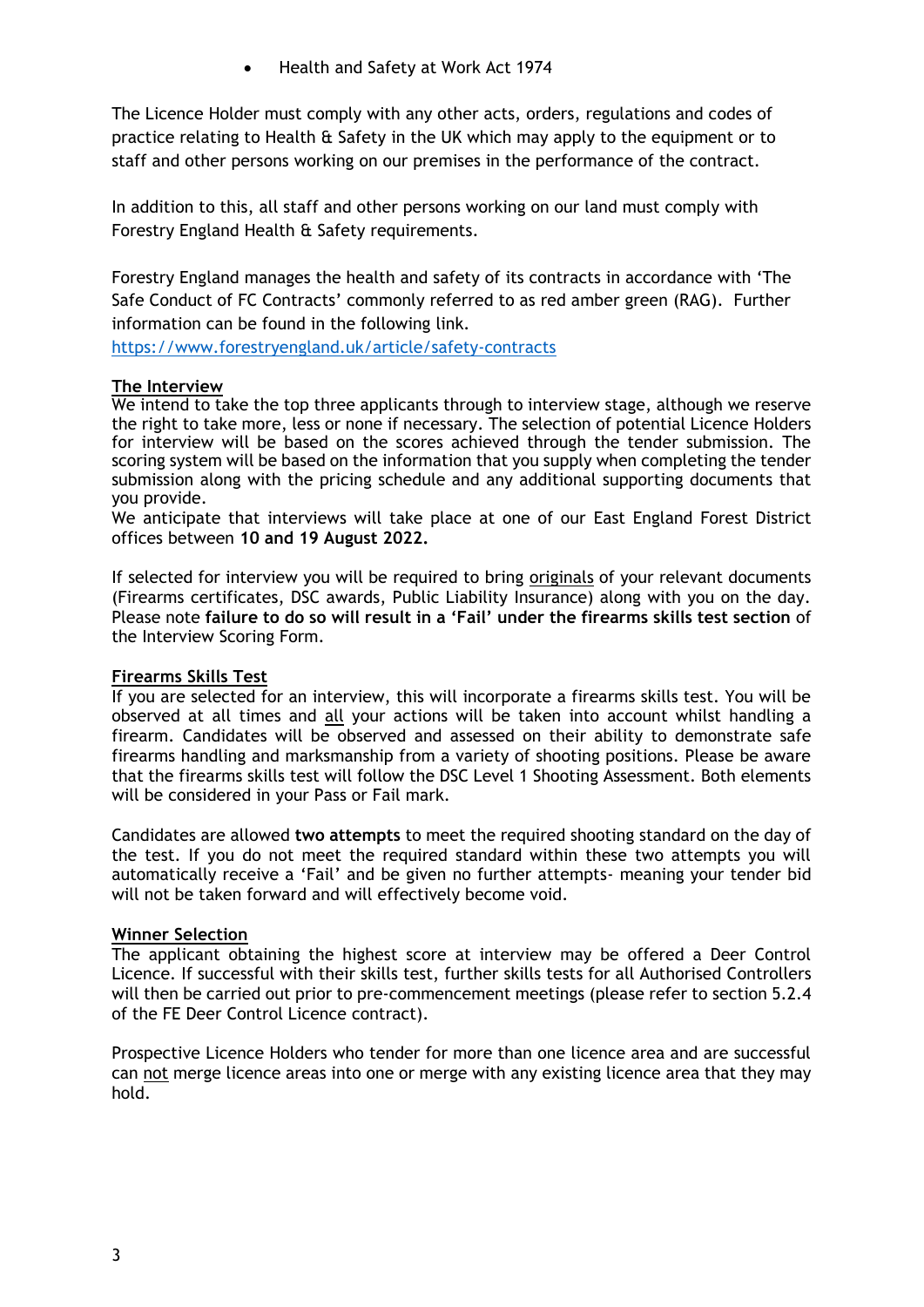# **Your questions**

For any questions regarding the tender process, tender documents or the nature of the contract please contact Sarah Dyson at [sarah.dyson](mailto:sarah.dyson@forestryengland.uk)[@forestryengland.uk.](mailto:sarah.dyson@forestryengland.uk)

For any specific questions on the nature of the woodlands, local area or deer control itself please contact the local contract manager listed above for each of the woodlands. Please note the deadline for any questions regarding the tender is **13 July 2022**. No more questions will be accepted after this date.

# **The Contract**

The final contract with the successful contractor will be subject to the latest version of our Terms and conditions, please see attached example contract for more information. The successful contractor's own Terms and conditions will not be accepted.

## **General instructions**

- Your completed quotation and all accompanying documents are to be in English
- All prices must be in sterling and exclusive of VAT.
- We do not have to accept the lowest priced quotation, or part, or all of any quotation.
- All information supplied to you by the us must be treated in confidence and not disclosed to third parties
- All details of your quotation, including prices and rates, must be valid for our acceptance for a period of 30 days.
- Once the contract has been awarded, any additional costs incurred which are not reflected in the quotation will not be accepted for payment.
- Offering an inducement of any kind in relation to obtaining this or any other contract with Forestry England will disqualify your quotation from being considered and may constitute a criminal offence.

## **What to send to us and how it will be scored**

Before any tender is submitted, applicants should carefully consider all the information provided in the tender documents and during the site visit, if taken. You should then complete all of the following steps:

1. If you wish to view an area in advance of submitting your tender please contact the following Forestry England staff for each of the woodlands listed below by **08 July 2022**. Dates for the viewings with Forestry England staff will be during the period from **14 June 2022 – 08 July 2022.**

| Lineage, Spelthorn and Stanstead | James Upson at:<br>james.upson@forestryengland.uk |
|----------------------------------|---------------------------------------------------|
| Snape Wood                       | James Upson at:<br>james.upson@forestryengland.uk |

2. Complete the provided **Deer Control Licence Tender Submission Form**. This must be completed and returned along with additional labelled supporting documentation e.g. copies of qualification certificates, insurance certificates, summary of experience etc. Please be careful not to enclose any originals as we are unable to return any documentation sent to us.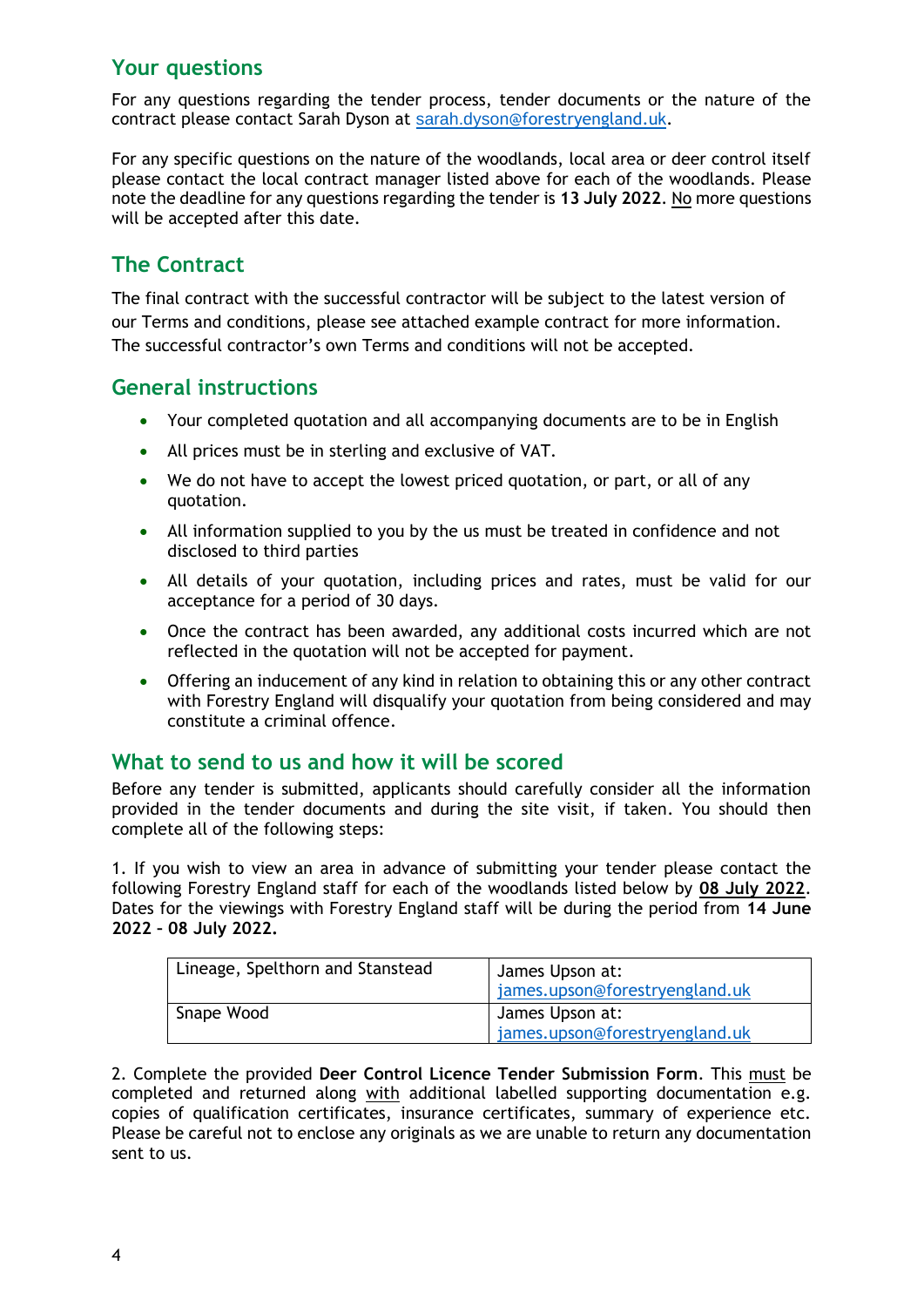Within this Submission Form please complete the **Tender Pricing Schedule table** fully, ensuring that the information provided is clear and that you provide full and correct contact details, as requested. Please also complete the **Health and Safety questionnaire** in full.

4. **Two separate copies** of **all** the Tender documents must be delivered in the post or by hand, by 12:30pm on Wednesday 20 July 2022, to the following address:

**East England Office** Thetford Forest Santon Downham Brandon Suffolk IP27 0AF

The outside of the envelope should be clearly marked with: **"DCL2022 - Deer Control Licence Tender - Do not open until 20 July 2022 at 12:30pm"**.

It is your responsibility to ensure that the correct postage is paid and that the tender documents are delivered to the correct address on time.

All Tenders will be opened at the East England District Office after 12.30pm on 20 July 2022. **Tenders received after this time will be opened but will be counted as VOID**. Forestry England is not bound to accept any tender and reserves the right to withdraw any or all of its proposed areas at any time.

Please note faxed or emailed tenders will not be considered.

#### **Quotation**

In your quotation you must answer the following award questions. How we will score each part your quotation is shown in the table below.

| <b>Award Questions</b>                                                                                                                                                                                | Weighting % | Scoring                                                                                                                                                                           |
|-------------------------------------------------------------------------------------------------------------------------------------------------------------------------------------------------------|-------------|-----------------------------------------------------------------------------------------------------------------------------------------------------------------------------------|
| Please provide a written summary of<br>your previous deer control experience                                                                                                                          | 25%         | <b>Unacceptable - Unanswered or the</b><br>0<br>evaluators do not have any confidence in the<br>bidder's proposed delivery of the<br>requirement.                                 |
| Please provide evidence of any<br>relevant additional deer related<br>training you have undertaken                                                                                                    | 10%         | <b>Poor</b> - The information submitted is<br>very limited or not relevant or contains<br>significant weaknesses; and/or no supporting<br>documentation has been provided; and/or |
| Explain how you are equipped to<br>undertake deer control, for example,<br>with reference to access to suitable<br>vehicle(s) and/or trained deer dog(s)                                              | 10%         | the evaluators have significant reservations<br>regarding the bidder's proposed delivery of<br>the requirement.<br><b>Limited</b> - The information submitted is<br>$\mathcal{P}$ |
| Write a brief account of the site to<br>demonstrate your understanding and<br>knowledge of the site particulars. Your<br>answer could include any relevant<br>observations gained during site visits. | 20%         | limited or contains many minor weaknesses;<br>and/or insufficient supporting<br>documentation has been provided; and/or<br>the evaluators have limited confidence in              |